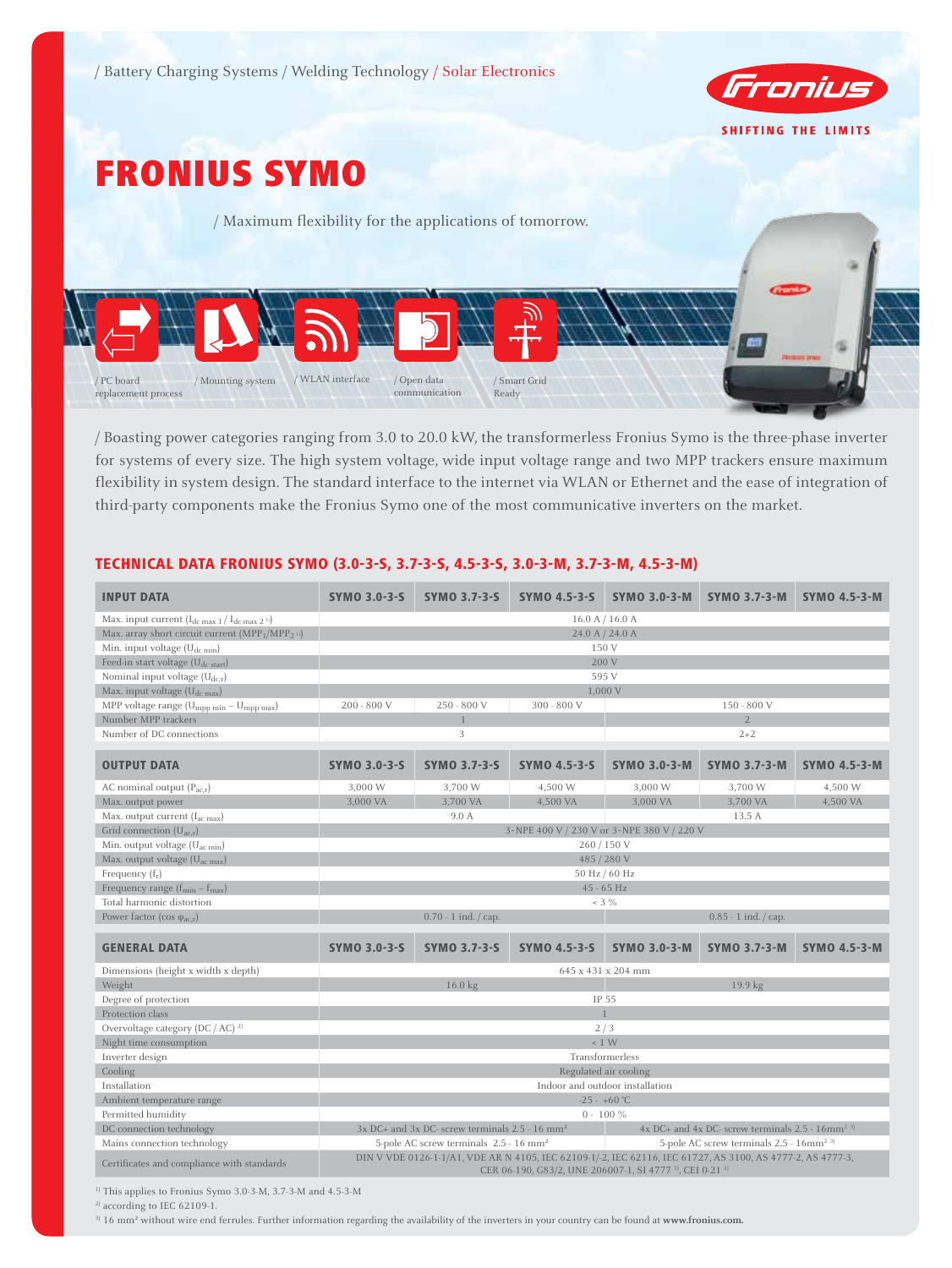

## fronius SYMO 4.5-3-S EFFICIENCY CURVE fronius SYMO 4.5-3-S TEMPERATURE DERATING

#### TECHNICAL DATA fronius SYMO (3.0-3-S, 3.7-3-S, 4.5-3-S, 3.0-3-M, 3.7-3-M, 4.5-3-M)

| <b>EFFICIENCY</b>                                           | <b>SYMO 3.0-3-S</b>  | <b>SYMO 3.7-3-S</b>  | <b>SYMO 4.5-3-S</b>  | <b>SYMO 3.0-3-M</b>  | <b>SYMO 3.7-3-M</b>  | <b>SYMO 4.5-3-M</b>  |
|-------------------------------------------------------------|----------------------|----------------------|----------------------|----------------------|----------------------|----------------------|
|                                                             |                      |                      |                      |                      |                      |                      |
| Max. efficiency                                             |                      |                      |                      | 98.0 %               |                      |                      |
| European efficiency (nEU)                                   | 96.2%                | 96.7%                | 97.0%                | 96.5%                | 96.9%                | 97.2%                |
| η at 5 % Pac.r <sup>1</sup>                                 | 80.3 / 83.6 / 79.1 % | 83.4 / 86.4 / 80.6 % | 84.8 / 88.5 / 82.8 % | 79.8 / 85.1 / 80.8 % | 81.6 / 87.8 / 82.8 % | 83.4 / 90.3 / 85.0 % |
| $\eta$ at 10 % Pac.r <sup>1)</sup>                          | 87.8 / 91.0 / 86.2 % | 90.1 / 92.5 / 88.7 % | 91.7 / 93.7 / 90.3 % | 86.5 / 91.6 / 87.7 % | 87.9 / 93.6 / 90.5 % | 89.2 / 94.1 / 91.2 % |
| n at 20 % Pac.r <sup>1</sup>                                | 92.6 / 95.0 / 92.6 % | 93.7 / 95.7 / 93.6 % | 94.6 / 96.3 / 94.5 % | 90.8 / 95.3 / 93.0 % | 91.9 / 96.0 / 94.1 % | 92.8 / 96.5 / 95.1 % |
| $\eta$ at 25 % Pac.r <sup>1</sup>                           | 93.4 / 95.6 / 93.8 % | 94.5 / 96.4 / 94.7 % | 95.2 / 96.8 / 95.4 % | 91.9 / 96.0 / 94.2 % | 92.9 / 96.6 / 95.2 % | 93.5 / 97.0 / 95.8 % |
| n at 30 % Pac. 1)                                           | 94.0 / 96.3 / 94.5 % | 95.0 / 96.7 / 95.4 % | 95.6 / 97.2 / 95.9 % | 92.8 / 96.5 / 95.1 % | 93.5 / 97.0 / 95.8 % | 94.2 / 97.3 / 96.3 % |
| $\eta$ at 50 % Pac.r <sup>1)</sup>                          | 95.2 / 97.3 / 96.3 % | 96.9 / 97.6 / 96.7 % | 96.4 / 97.7 / 97.0 % | 94.3 / 97.5 / 96.5 % | 94.6 / 97.7 / 96.8 % | 94.9 / 97.8 / 97.2 % |
| n at 75 % Pac.r <sup>1</sup>                                | 95.6 / 97.7 / 97.0 % | 96.2 / 97.8 / 97.3 % | 96.6 / 98.0 / 97.4 % | 94.9 / 97.8 / 97.2 % | 95.0 / 97.9 / 97.4 % | 95.1 / 98.0 / 97.5 % |
| $\eta$ at 100 % Pac.r <sup>1)</sup>                         | 95.6 / 97.9 / 97.3 % | 96.2 / 98.0 / 97.5 % | 96.6 / 98.0 / 97.5 % | 95.0 / 98.0 / 97.4 % | 95.1 / 98.0 / 97.5 % | 95.0 / 98.0 / 97.6 % |
| MPP adaptation efficiency                                   |                      |                      |                      | $> 99.9\%$           |                      |                      |
| <sup>1)</sup> and at $U_{mpp min} / U_{dc.r} / U_{mpp max}$ |                      |                      |                      |                      |                      |                      |
|                                                             |                      |                      |                      |                      |                      |                      |
|                                                             |                      |                      |                      |                      |                      |                      |

| <b>PROTECTIVE DEVICES</b>              | <b>SYMO 3.0-3-S</b>                                     | <b>SYMO 3.7-3-S</b> | <b>SYMO 4.5-3-S</b> | <b>SYMO 3.0-3-M</b>                                   | <b>SYMO 3.7-3-M</b> | <b>SYMO 4.5-3-M</b> |  |
|----------------------------------------|---------------------------------------------------------|---------------------|---------------------|-------------------------------------------------------|---------------------|---------------------|--|
| DC insulation measurement              | Yes                                                     |                     |                     |                                                       |                     |                     |  |
| Overload behaviour                     |                                                         |                     |                     | Operating point shift. power limitation               |                     |                     |  |
| DC disconnector                        |                                                         |                     |                     | Yes                                                   |                     |                     |  |
|                                        |                                                         |                     |                     |                                                       |                     |                     |  |
| <b>INTERFACES</b>                      | <b>SYMO 3.0-3-S</b>                                     | <b>SYMO 3.7-3-S</b> | <b>SYMO 4.5-3-S</b> | <b>SYMO 3.0-3-M</b>                                   | <b>SYMO 3.7-3-M</b> | <b>SYMO 4.5-3-M</b> |  |
| WLAN / Ethernet LAN                    | Fronius Solar.web / Fronius Solar.web, Modbus TCP, JSON |                     |                     |                                                       |                     |                     |  |
| 6 inputs or 4 digital in/out           | Interface to ripple control receiver                    |                     |                     |                                                       |                     |                     |  |
| USB $(A \text{ socket})^2$             |                                                         | For USB sticks      |                     |                                                       |                     |                     |  |
| $2x$ RS422 (RJ45 socket) <sup>2)</sup> | Fronius Solar Net. interface protocol                   |                     |                     |                                                       |                     |                     |  |
| Signalling output <sup>2)</sup>        | Energy management (potential-free relay output)         |                     |                     |                                                       |                     |                     |  |
| Datalogger and Webserver               | Included                                                |                     |                     |                                                       |                     |                     |  |
| External input                         |                                                         |                     |                     | S0-Meter Interface / Input for overvoltage protection |                     |                     |  |

 $^{\rm 2)}$  also available in the light version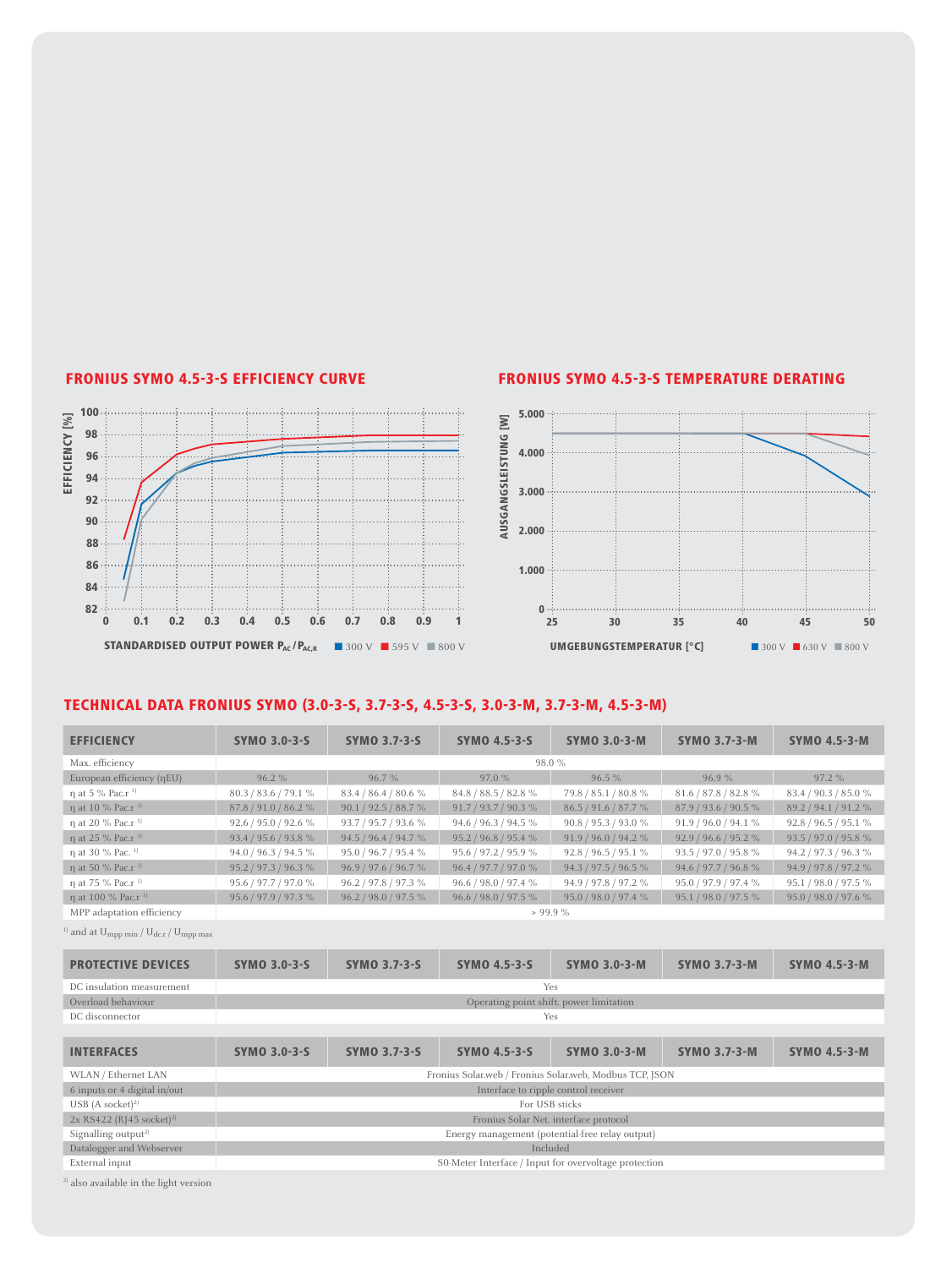# TECHNICAL DATA FRONIUS SYMO (5.0-3-M, 6.0-3-M, 7.0-3-M, 8.2-3-M)

| <b>INPUT DATA</b>                                                      | <b>SYMO 5.0-3-M</b>                                         | <b>SYMO 6.0-3-M</b>                                                                                                                                              | <b>SYMO 7.0-3-M</b> | <b>SYMO 8.2-3-M</b> |  |  |
|------------------------------------------------------------------------|-------------------------------------------------------------|------------------------------------------------------------------------------------------------------------------------------------------------------------------|---------------------|---------------------|--|--|
| Max. input current $(I_{dc \max 1}/I_{dc \max 2})$                     |                                                             | 16.0 A / 16.0 A                                                                                                                                                  |                     |                     |  |  |
| Max. array short circuit current (MPP <sub>1</sub> /MPP <sub>2</sub> ) | 24.0 A / 24.0 A                                             |                                                                                                                                                                  |                     |                     |  |  |
| Min. input voltage $(U_{dc,min})$                                      |                                                             | 150 V                                                                                                                                                            |                     |                     |  |  |
| Feed-in start voltage (U <sub>dc start</sub> )                         |                                                             | 200 V                                                                                                                                                            |                     |                     |  |  |
| Nominal input voltage $(U_{dc,r})$                                     |                                                             | 595 V                                                                                                                                                            |                     |                     |  |  |
| Max. input voltage $(U_{dc max})$                                      |                                                             | 1,000 V                                                                                                                                                          |                     |                     |  |  |
| MPP voltage range $(U_{mpp \ min} - U_{mpp \ max})$                    | $163 - 800$ V                                               | 195 - 800 V                                                                                                                                                      | $228 - 800$ V       | $267 - 800$ V       |  |  |
| Number MPP trackers                                                    |                                                             |                                                                                                                                                                  | $\overline{2}$      |                     |  |  |
| Number of DC connections                                               |                                                             | $2 + 2$                                                                                                                                                          |                     |                     |  |  |
|                                                                        |                                                             |                                                                                                                                                                  |                     |                     |  |  |
| <b>OUTPUT DATA</b>                                                     | <b>SYMO 5.0-3-M</b>                                         | <b>SYMO 6.0-3-M</b>                                                                                                                                              | <b>SYMO 7.0-3-M</b> | <b>SYMO 8.2-3-M</b> |  |  |
| AC nominal output $(P_{ac,r})$                                         | 5.000 W                                                     | 6,000 W                                                                                                                                                          | 7,000 W             | 8,200 W             |  |  |
| Max. output power                                                      | 5,000 VA                                                    | 6,000 VA                                                                                                                                                         | 7,000 VA            | 8,200 VA            |  |  |
| Max. output current (I <sub>ac max</sub> )                             |                                                             | 13.5 A                                                                                                                                                           |                     |                     |  |  |
| Grid connection $(U_{ac,r})$                                           | 3-NPE 400 V / 230 V or 3~NPE 380 V / 220 V                  |                                                                                                                                                                  |                     |                     |  |  |
| Min. output voltage $(U_{ac,min})$                                     |                                                             | 260/150V                                                                                                                                                         |                     |                     |  |  |
| Max. output voltage $(U_{ac max})$                                     |                                                             | 485 / 280 V                                                                                                                                                      |                     |                     |  |  |
| Frequency $(f_r)$                                                      |                                                             | 50 Hz / 60 Hz                                                                                                                                                    |                     |                     |  |  |
| Frequency range $(f_{min} - f_{max})$                                  |                                                             | $45 - 65$ Hz                                                                                                                                                     |                     |                     |  |  |
| Total harmonic distortion                                              |                                                             | $< 3 \%$                                                                                                                                                         |                     |                     |  |  |
| Power factor (cos $\varphi_{ac,r}$ )                                   |                                                             | $0.85 - 1$ ind. / cap.                                                                                                                                           |                     |                     |  |  |
|                                                                        |                                                             |                                                                                                                                                                  |                     |                     |  |  |
| <b>GENERAL DATA</b>                                                    | <b>SYMO 5.0-3-M</b>                                         | <b>SYMO 6.0-3-M</b>                                                                                                                                              | <b>SYMO 7.0-3-M</b> | <b>SYMO 8.2-3-M</b> |  |  |
| Dimensions (height x width x depth)                                    |                                                             | 645 x 431 x 204 mm                                                                                                                                               |                     |                     |  |  |
| Weight                                                                 |                                                             | 19.9 kg                                                                                                                                                          | 21.9 kg             |                     |  |  |
| Degree of protection                                                   |                                                             | IP 55                                                                                                                                                            |                     |                     |  |  |
| Protection class                                                       |                                                             |                                                                                                                                                                  |                     |                     |  |  |
| Overvoltage category (DC / AC) <sup>1)</sup>                           | 2/3                                                         |                                                                                                                                                                  |                     |                     |  |  |
| Night time consumption                                                 | < 1 W                                                       |                                                                                                                                                                  |                     |                     |  |  |
| Inverter design                                                        | Transformerless                                             |                                                                                                                                                                  |                     |                     |  |  |
| Cooling                                                                | Regulated air cooling                                       |                                                                                                                                                                  |                     |                     |  |  |
| Installation                                                           | Indoor and outdoor installation                             |                                                                                                                                                                  |                     |                     |  |  |
| Ambient temperature range                                              | $-25 - +60$ °C                                              |                                                                                                                                                                  |                     |                     |  |  |
| Permitted humidity                                                     |                                                             | $0 - 100 \%$                                                                                                                                                     |                     |                     |  |  |
| DC connection technology                                               | 4x DC+ and 4x DC- Screw terminals 2.5 - 16mm <sup>22)</sup> |                                                                                                                                                                  |                     |                     |  |  |
| Mains connection technology                                            | 5-pole AC Screw terminals 2.5 - 16mm <sup>22)</sup>         |                                                                                                                                                                  |                     |                     |  |  |
| Certificates and compliance with standards                             |                                                             | DIN V VDE 0126-1-1/A1, VDE AR N 4105, IEC 62109-1/-2, IEC 62116, IEC 61727, AS 3100, AS 4777-2, AS 4777-3,<br>CER 06-190, G83/2, UNE 206007-1, SI 4777, CEI 0-21 |                     |                     |  |  |

<sup>1)</sup> according to IEC 62109-1.

2) 16 mm² without wire end ferrules

Further information regarding the availability of the inverters in your country can be found at **www.fronius.com**.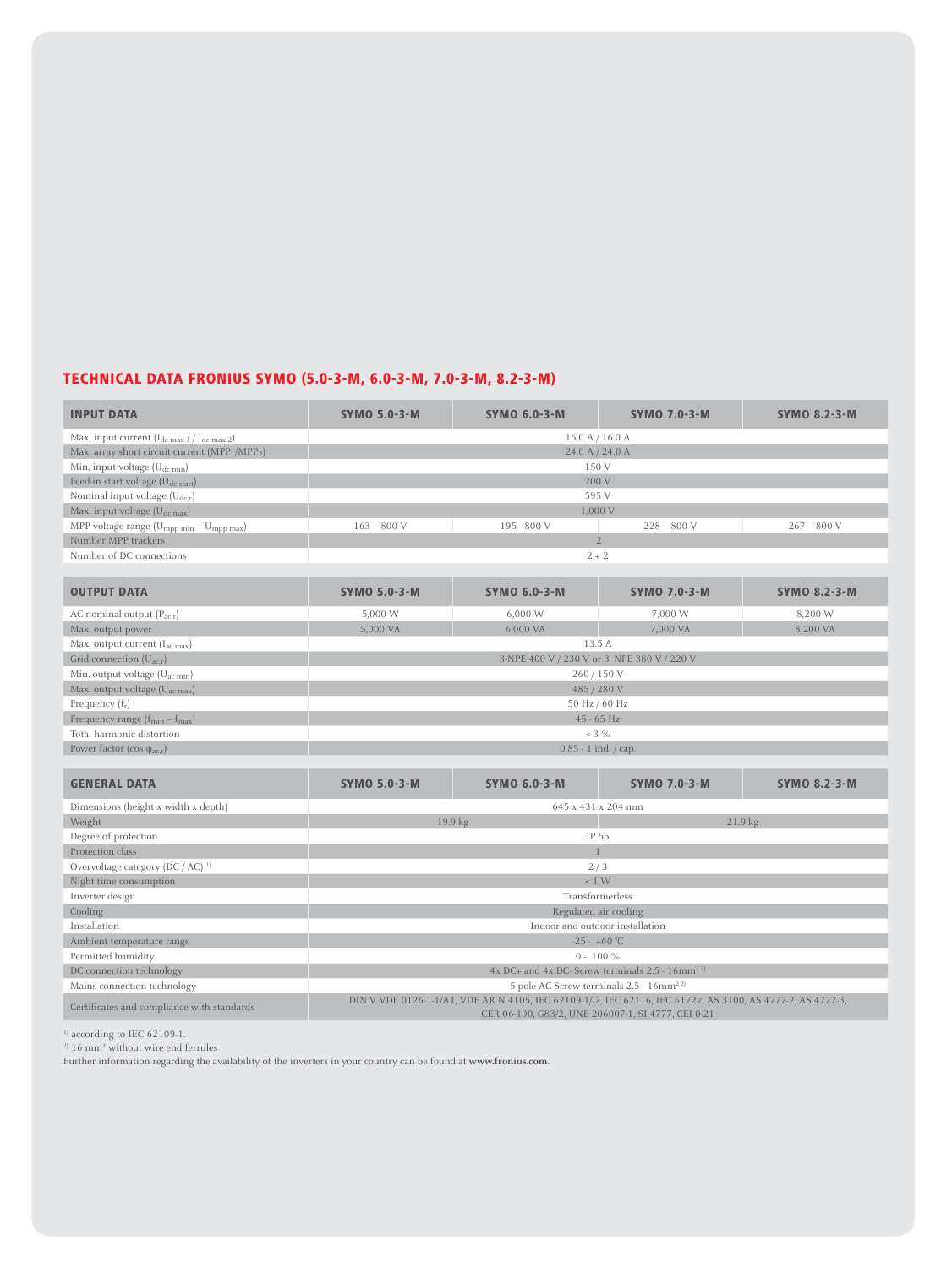

#### FRONIUS SYMO 8.2-3-M EFFICIENCY CURVE FRONIUS SYMO 8.2-3-M TEMPERATURE DERATING



### TECHNICAL DATA FRONIUS SYMO (5.0-3-M, 6.0-3-M, 7.0-3-M, 8.2-3-M)

| <b>EFFICIENCY</b>                         | <b>SYMO 5.0-3-M</b>                                   | <b>SYMO 6.0-3-M</b>                                     | <b>SYMO 7.0-3-M</b>  | <b>SYMO 8.2-3-M</b>  |  |  |
|-------------------------------------------|-------------------------------------------------------|---------------------------------------------------------|----------------------|----------------------|--|--|
| Max. efficiency                           | 98.0%                                                 |                                                         |                      |                      |  |  |
| European efficiency (nEU)                 | 97.0%                                                 | 97.2%                                                   | 97.3%                | 97.5 %               |  |  |
| $\eta$ at 5 % Pac, $r^{-1}$               | 84.9 / 91.2 / 85.9 %                                  | 87.8 / 92.6 / 87.8 %                                    | 88.7 / 93.1 / 89.0 % | 89.8 / 93.8 / 90.6 % |  |  |
| η at 10 % Pac, r <sup>1)</sup>            | 89.9 / 94.6 / 91.7 %                                  | 91.3 / 95.6 / 93.0 %                                    | 92.0 / 95.9 / 94.7 % | 92.8 / 96.1 / 94.5 % |  |  |
| n at 20 % Pac, r <sup>1)</sup>            | 93.2 / 96.7 / 95.4 %                                  | 94.1 / 97.1 / 95.9 %                                    | 94.5 / 97.3 / 96.3 % | 95.0 / 97.6 / 96.6 % |  |  |
| η at 25 % Pac, r <sup>1)</sup>            | 93.9 / 97.2 / 96.0 %                                  | 94.7 / 97.5 / 96.5 %                                    | 95.1 / 97.6 / 96.7 % | 95.5 / 97.7 / 97.0 % |  |  |
| n at 30 % Pac, <sup>1)</sup>              | 94.5 / 97.4 / 96.5 %                                  | 95.1 / 97.7 / 96.8 %                                    | 95.4 / 97.7 / 97.0 % | 95.8 / 97.8 / 97.2 % |  |  |
| n at 50 % Pac, r <sup>1)</sup>            | 95.2 / 97.9 / 97.3 %                                  | 95.7 / 98.0 / 97.5 %                                    | 95.9 / 98.0 / 97.5 % | 96.2 / 98.0 / 97.6 % |  |  |
| n at 75 % Pac, r <sup>1)</sup>            | 95.3 / 98.0 / 97.5 %                                  | 95.7 / 98.0 / 97.6 %                                    | 95.9 / 98.0 / 97.6 % | 96.2 / 98.0 / 97.6 % |  |  |
| n at 100 % Pac, r <sup>1)</sup>           | 95.2 / 98.0 / 97.6 %                                  | 95.7 / 97.9 / 97.6 %                                    | 95.8 / 97.9 / 97.5 % | 96.0 / 97.8 / 97.5 % |  |  |
| MPP adaptation efficiency                 |                                                       | $> 99.9\%$                                              |                      |                      |  |  |
| and at $U_{mpp,min}/U_{dc,r}/U_{mpp,max}$ |                                                       |                                                         |                      |                      |  |  |
| <b>PROTECTIVE DEVICES</b>                 | <b>SYMO 5.0-3-M</b>                                   | <b>SYMO 6.0-3-M</b>                                     | <b>SYMO 7.0-3-M</b>  | <b>SYMO 8.2-3-M</b>  |  |  |
| DC insulation measurement                 |                                                       | Yes                                                     |                      |                      |  |  |
| Overload behaviour                        |                                                       | Operating point shift. power limitation                 |                      |                      |  |  |
| DC disconnector                           |                                                       | Yes                                                     |                      |                      |  |  |
|                                           |                                                       |                                                         |                      |                      |  |  |
| <b>INTERFACES</b>                         | <b>SYMO 5.0-3-M</b>                                   | <b>SYMO 6.0-3-M</b>                                     | <b>SYMO 7.0-3-M</b>  | <b>SYMO 8.2-3-M</b>  |  |  |
| WLAN / Ethernet LAN                       |                                                       | Fronius Solar.web / Fronius Solar.web, Modbus TCP, JSON |                      |                      |  |  |
| 6 inputs or 4 digital in/out              | Interface to ripple control receiver                  |                                                         |                      |                      |  |  |
| USB $(A \text{ socket})^{2}$              | For USB-Sticks                                        |                                                         |                      |                      |  |  |
| $2x$ RS422 (RJ45 socket) <sup>2)</sup>    | Fronius Solar Net, Interface Protokoll                |                                                         |                      |                      |  |  |
| Signalling output <sup>2)</sup>           | Energy management (potential-free relay output)       |                                                         |                      |                      |  |  |
| Datalogger and Webserver                  | Included                                              |                                                         |                      |                      |  |  |
| External input                            | S0-Meter Interface / Input for overvoltage protection |                                                         |                      |                      |  |  |

 $^{\rm 2)}$  also available in the light version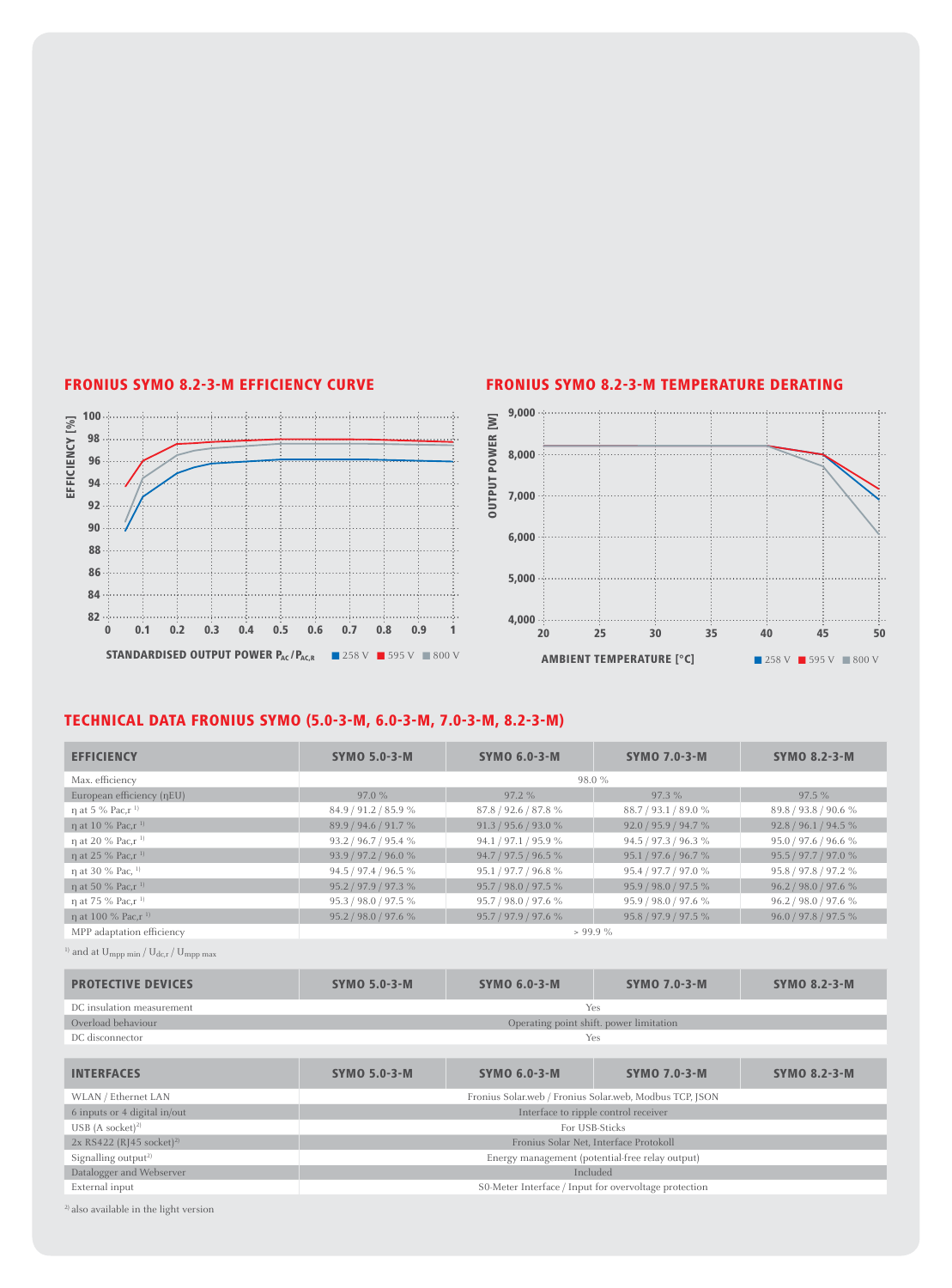# TECHNICAL DATA FRONIUS SYMO (10.0-3-M, 12.5-3-M, 15.0-3-M, 17.5-3-M, 20.0-3-M)

| <b>INPUT DATA</b>                                                      | <b>SYMO 10.0-3-M</b>                                                                                                                                                              | <b>SYMO 12.5-3-M</b> | <b>SYMO 15.0-3-M</b>                       | <b>SYMO 17.5-3-M</b> | <b>SYMO 20.0-3-M</b> |  |
|------------------------------------------------------------------------|-----------------------------------------------------------------------------------------------------------------------------------------------------------------------------------|----------------------|--------------------------------------------|----------------------|----------------------|--|
| Max. input current (I <sub>dc max 1</sub> / I <sub>dc max 2</sub> )    | 27.0 A / 16.5 A                                                                                                                                                                   |                      |                                            | 33.0 A / 27.0 A      |                      |  |
| Max. array short circuit current (MPP <sub>1</sub> /MPP <sub>2</sub> ) | 40.5 A / 24.8 A<br>49.5 A / 40.5 A                                                                                                                                                |                      |                                            |                      |                      |  |
| Min. input voltage (U <sub>dc min</sub> )                              |                                                                                                                                                                                   |                      | 200 V                                      |                      |                      |  |
| Feed-in start voltage (U <sub>dc start</sub> )                         |                                                                                                                                                                                   |                      | 200 V                                      |                      |                      |  |
| Nominal input voltage $(U_{dc,r})$                                     |                                                                                                                                                                                   |                      | 600 V                                      |                      |                      |  |
| Max. input voltage $(U_{dc\ max})$                                     |                                                                                                                                                                                   |                      | 1,000 V                                    |                      |                      |  |
| MPP voltage range $(U_{mpp\ min} - U_{mpp\ max})$                      | 270 - 800 V                                                                                                                                                                       |                      | 320 - 800 V                                | 370 - 800 V          | $420 - 800V$         |  |
| Number MPP trackers                                                    |                                                                                                                                                                                   |                      | $\overline{2}$                             |                      |                      |  |
| Number of DC connections                                               |                                                                                                                                                                                   |                      | $3 + 3$                                    |                      |                      |  |
|                                                                        |                                                                                                                                                                                   |                      |                                            |                      |                      |  |
| <b>OUTPUT DATA</b>                                                     | <b>SYMO 10.0-3-M</b>                                                                                                                                                              | <b>SYMO 12.5-3-M</b> | <b>SYMO 15.0-3-M</b>                       | <b>SYMO 17.5-3-M</b> | <b>SYMO 20.0-3-M</b> |  |
| AC nominal output $(P_{ac,r})$                                         | 10,000 W                                                                                                                                                                          | 12,500 W             | 15,000 W                                   | 17,500 W             | 20,000 W             |  |
| Max. output power                                                      | 10,000 VA                                                                                                                                                                         | 12,500 VA            | 15,000 VA                                  | 17,500 VA            | 20,000 VA            |  |
| Max. output current (I <sub>ac max</sub> )                             | 20 A                                                                                                                                                                              |                      |                                            | 32 A                 |                      |  |
| Grid connection $(U_{ac.r})$                                           |                                                                                                                                                                                   |                      | 3-NPE 400 V / 230 V or 3~NPE 380 V / 220 V |                      |                      |  |
| Min. output voltage $(U_{ac,min})$                                     | 260 / 150 V                                                                                                                                                                       |                      |                                            |                      |                      |  |
| Max. output voltage $(U_{ac max})$                                     | 485 / 280 V                                                                                                                                                                       |                      |                                            |                      |                      |  |
| Frequency $(f_r)$                                                      | 50 Hz / 60 Hz                                                                                                                                                                     |                      |                                            |                      |                      |  |
| Frequency range $(f_{min} - f_{max})$                                  |                                                                                                                                                                                   |                      | 45 - 65 Hz                                 |                      |                      |  |
| Total harmonic distortion                                              |                                                                                                                                                                                   |                      | $<$ 2 $\%$                                 |                      |                      |  |
| Power factor ( $\cos \varphi_{\text{ac,r}}$ )                          |                                                                                                                                                                                   |                      | $0 - 1$ ind. $\frac{1}{2}$ cap.            |                      |                      |  |
|                                                                        |                                                                                                                                                                                   |                      |                                            |                      |                      |  |
| <b>GENERAL DATA</b>                                                    | <b>SYMO 10.0-3-M</b>                                                                                                                                                              | <b>SYMO 12.5-3-M</b> | <b>SYMO 15.0-3-M</b>                       | <b>SYMO 17.5-3-M</b> | <b>SYMO 20.0-3-M</b> |  |
| Dimensions (height x width x depth)                                    |                                                                                                                                                                                   |                      | 725 x 510 x 225 mm                         |                      |                      |  |
| Weight                                                                 | 34.8 kg                                                                                                                                                                           |                      |                                            | 43.4 kg              |                      |  |
| Degree of protection                                                   |                                                                                                                                                                                   |                      | IP 66                                      |                      |                      |  |
| Protection class                                                       |                                                                                                                                                                                   |                      |                                            |                      |                      |  |
| Overvoltage category (DC / AC) <sup>1)</sup>                           |                                                                                                                                                                                   |                      | 2/3                                        |                      |                      |  |
| Night time consumption                                                 | ~1 W                                                                                                                                                                              |                      |                                            |                      |                      |  |
| Inverter design                                                        | Transformerless                                                                                                                                                                   |                      |                                            |                      |                      |  |
| Cooling                                                                | Regulated air cooling                                                                                                                                                             |                      |                                            |                      |                      |  |
| Installation                                                           | Indoor and outdoor installation                                                                                                                                                   |                      |                                            |                      |                      |  |
| Ambient temperature range                                              | $-25 - +60$ °C                                                                                                                                                                    |                      |                                            |                      |                      |  |
| Permitted humidity                                                     |                                                                                                                                                                                   |                      | $0 - 100 \%$                               |                      |                      |  |
| DC connection technology                                               | $6x$ DC+ and $6x$ DC- screw terminals 2.5 - 16 mm <sup>2</sup>                                                                                                                    |                      |                                            |                      |                      |  |
| Mains connection technology                                            | 5-pole AC screw terminals 2.5 - 16 mm <sup>2</sup>                                                                                                                                |                      |                                            |                      |                      |  |
| Certificates and compliance with standards                             | DIN V VDE 0126-1-1/A1, VDE AR N 4105, IEC 62109-1/-2, IEC 62116, IEC 61727, AS 3100, AS 4777-2, AS 4777-3,<br>CER 06-190, G83/2, G59/3, UNE 206007-1, SI 4777, CEI 0-16, CEI 0-21 |                      |                                            |                      |                      |  |

<sup>1)</sup> according to IEC 62109-1. DIN rail for optional overvoltage protection (type 2) is included.

Further information regarding the availability of the inverters in your country can be found at **www.fronius.com**.